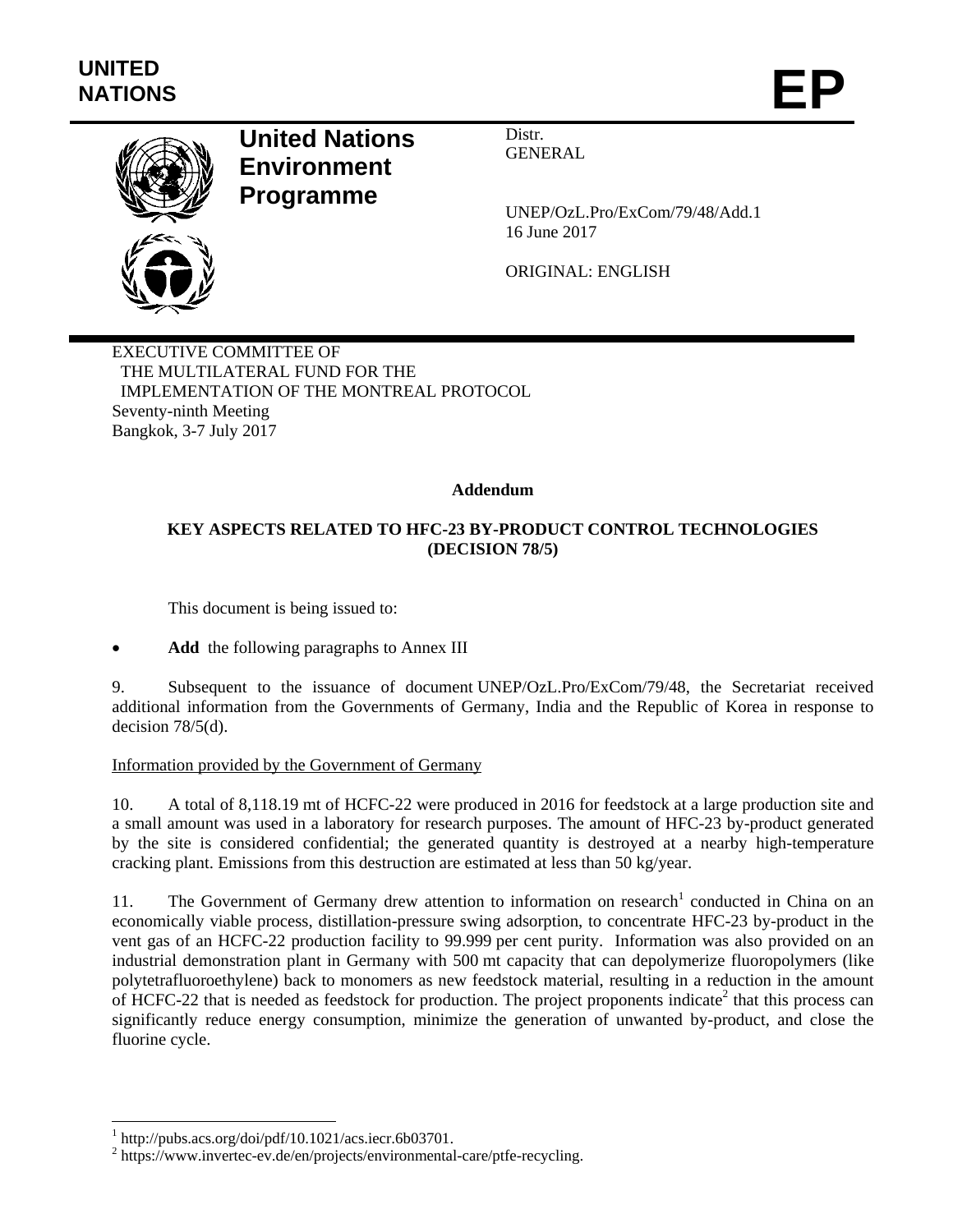#### UNEP/OzL.Pro/ExCom/79/48/Add.1

## Information provided by the Government of India

12. India is the second largest HCFC-22 producer in the world with six production lines at five enterprises. One of those lines only produces HCFC-22 for feedstock uses. Total production of HCFC-22 in 2015 was 53,314 mt, with an estimated HFC-23 by-product generation of 1,674 mt (3.13 per cent generation rate). Each production line is equipped with an HFC-23 destruction facility as reflected in Table 1.

| <b>Enterprise</b>                    | $HCFC-22$<br>production (mt) | $HEC-23$<br>generation (mt) | <b>Lines</b> | <b>HFC-23</b> destruction<br>facility |
|--------------------------------------|------------------------------|-----------------------------|--------------|---------------------------------------|
| <b>Chemplast Sanmar Limited</b>      | 752.51                       |                             |              |                                       |
| <b>SRF</b> Limited                   | 10,447.47                    |                             |              |                                       |
| Navin Flyorine International Limited | 8,350.06                     |                             |              |                                       |
| Gujarat Fluorocarbon Limited         | 32,576.00                    |                             |              |                                       |
| Hindustan Flyorocarbons Limited      | 1.207.70                     |                             |              |                                       |
| <b>Total</b>                         | 53,333.73                    | 1.674                       |              |                                       |

| Table 1. HCFC-22 production facilities and HFC-23 by-product generation in India |  |
|----------------------------------------------------------------------------------|--|

13. Five production lines were funded to destroy HFC-23 under the Clean Development Mechanism (CDM). Currently HCFC-22 producers are destroying HFC-23 at their own cost.

14. The Government of India issued an order on 13 October 2016<sup>3</sup> noting that the production of HCFC-22 for feedstock use will continue beyond 2030, and directing the five HCFC-22 producers and any other producers that may be covered by the on-going or anticipated phase-out management plan for the accelerated phase-out of HCFCs to take the following measures urgently and immediately:

- (a) To destroy HFC-23 produced as a by-product of HCFC-22 through incineration using an efficient and proven technology such as thermal oxidation;
- (b) To ensure proper upkeep and maintenance of HFC-23 incineration facility so that their down time is maintained below 10 per cent;
- (c) To create and maintain sufficient storage capacity to ensure that all HFC-23 is stored during any authorized shutdown, so that no venting occurs. Under no circumstances HFC-23 shall be vented in the atmosphere;
- (d) When reporting the production of ODS under Ozone Depleting Substances rules 2000, to certify the amounts of HFC-23 that were incinerated, used as a feedstock or used for any other purpose on an annual basis;
- (e) HFC-23 maybe used as feedstock for production of other chemicals; and
- (f) The State Pollution Control Boards shall ensure compliance with the order while renewing Consent to Operate to the producers or through their regular inspections; additionally, the Central Pollution Control Board shall also ensure compliance with the order.

15. In terms of India's approach to management of HFC-23, the Government noted the urgency to develop a sustainable, environmentally friendly approach to mitigating HFC-23 by-product on a long-term basis, and highlighted the pitfalls of previous approaches, including the potential for perverse incentives. The Government is of the view that HFC-23 should be controlled through incineration by the producers of HCFC-22 on their own cost as a negative environmental externality both in non-Article 5 and Article 5 countries.

 3 Order F. No. 10/29/2014-OC.